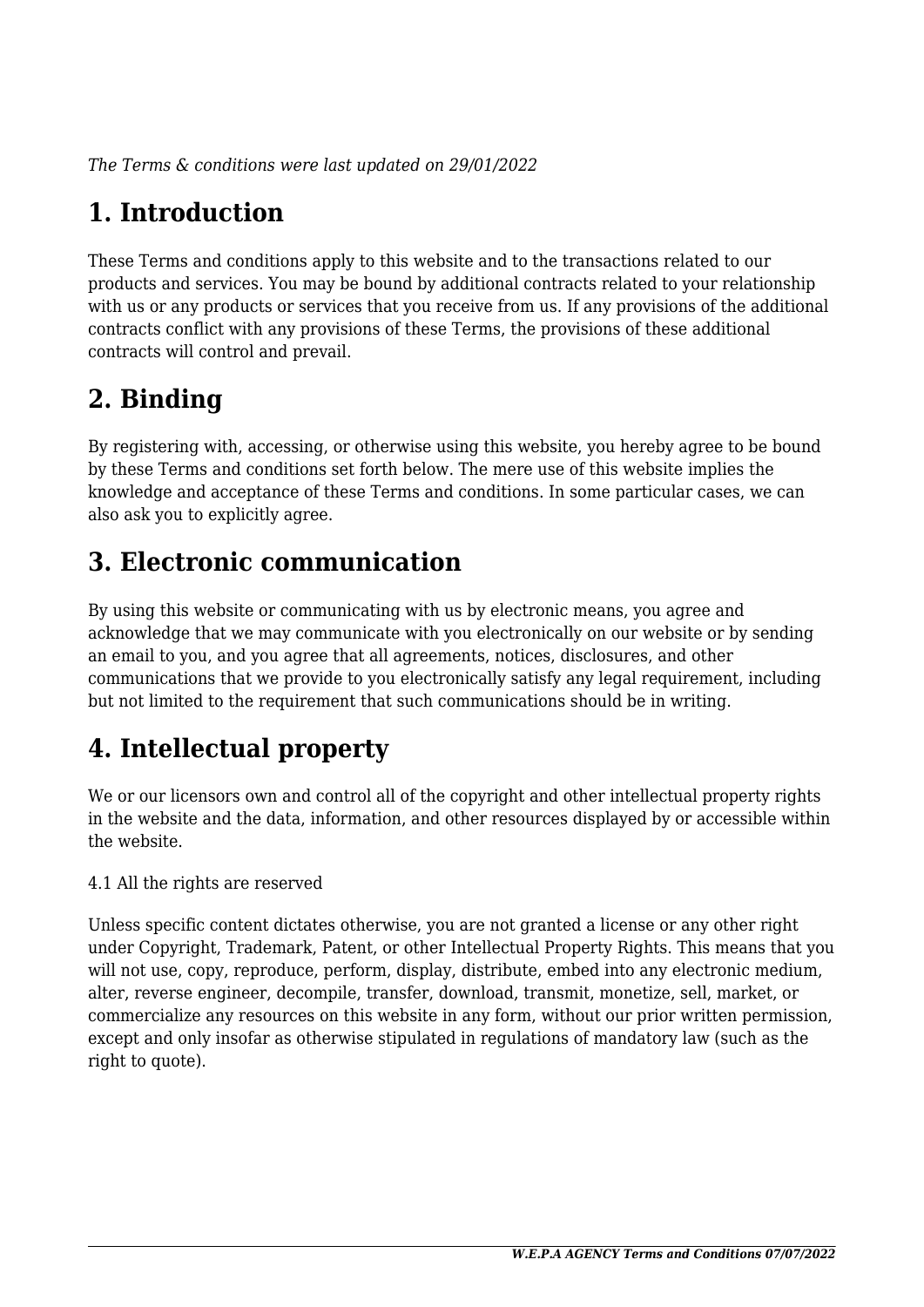# **5. Newsletter**

Notwithstanding the foregoing, you may forward our newsletter in the electronic form to others who may be interested in visiting our website.

# **6. Third-party property**

Our website may include hyperlinks or other references to other party's websites. We do not monitor or review the content of other party's websites which are linked to from this website. Products or services offered by other websites shall be subject to the applicable Terms and Conditions of those third parties. Opinions expressed or material appearing on those websites are not necessarily shared or endorsed by us.

We will not be responsible for any privacy practices or content of these sites. You bear all risks associated with the use of these websites and any related third-party services. We will not accept any responsibility for any loss or damage in whatever manner, however caused, resulting from your disclosure to third parties of personal information.

## **7. Responsible use**

By visiting our website, you agree to use it only for the purposes intended and as permitted by these Terms, any additional contracts with us, and applicable laws, regulations, and generally accepted online practices and industry guidelines. You must not use our website or services to use, publish or distribute any material which consists of (or is linked to) malicious computer software; use data collected from our website for any direct marketing activity, or conduct any systematic or automated data collection activities on or in relation to our website.

Engaging in any activity that causes, or may cause, damage to the website or that interferes with the performance, availability, or accessibility of the website is strictly prohibited.

# **8. Registration**

You may register for an account with our website. During this process, you may be required to choose a password. You are responsible for maintaining the confidentiality of passwords and account information and agree not to share your passwords, account information, or secured access to our website or services with any other person. You must not allow any other person to use your account to access the website because you are responsible for all activities that occur through the use of your passwords or accounts. You must notify us immediately if you become aware of any disclosure of your password.

After account termination, you will not attempt to register a new account without our permission.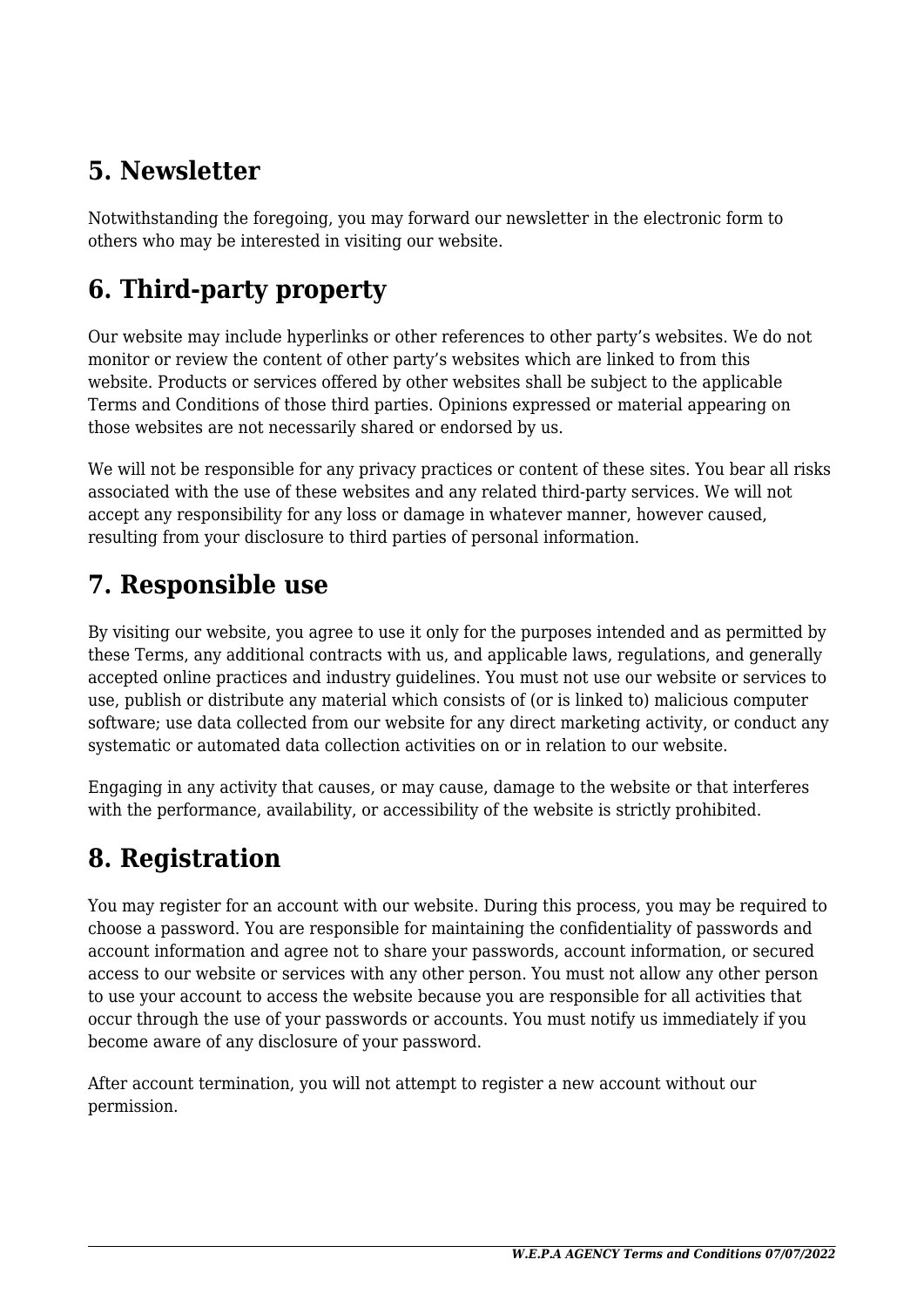# **9. Refund and Return policy**

#### 9.1 Right of withdrawal

You have the right to withdraw from this contract within 14 days without giving any reason.

The withdrawal period will expire after 14 days from the day of the conclusion of the contract.

To exercise the right of withdrawal, you must inform us of your decision to withdraw from this contract by an unequivocal statement (for example a letter sent by post, fax, or email). Our contact details can be found below. You may use the attached model [withdrawal form](https://www.wepa.agency/wp-content/uploads/complianz/withdrawal-forms/withdrawal-form-en.pdf), but it is not obligatory.

If you use this option, we will communicate to you an acknowledgement of receipt of such a withdrawal on a durable medium (for example by email) without delay.

To meet the withdrawal deadline, it is sufficient for you to send your communication concerning your exercise of the right of withdrawal before the withdrawal period has expired.

#### 9.2 Effects of withdrawal

If you withdraw from this contract, we shall reimburse you all payments received from you, including the costs of delivery (with the exception of the supplementary costs resulting from your choice of a type of delivery other than the least expensive type of standard delivery offered by us), without undue delay and in any event not later than 14 days from the day on which we are informed about your decision to withdraw from this contract. We will carry out such reimbursement using the same means of payment as you used for the initial transaction unless you have expressly agreed otherwise; in any event, you will not incur any fees as a result of such reimbursement.

If you requested to begin the performance of services during the withdrawal period, you shall pay us an amount which is in proportion to what has been provided until you have communicated to us your withdrawal from this contract, in comparison with the full coverage of the contract.

Please note that there are some legal exceptions to the right to withdraw, and some items can therefore not be returned or exchanged. We will let you know if this applies in your particular case.

## **10. Content posted by you**

We may provide various open communication tools on our website, such as blog comments, blog posts, forums, message boards, ratings and reviews, and various social media services. It might not be feasible for us to screen or monitor all content that you or others may share or submit on or through our website. However, we reserve the right to review the content and to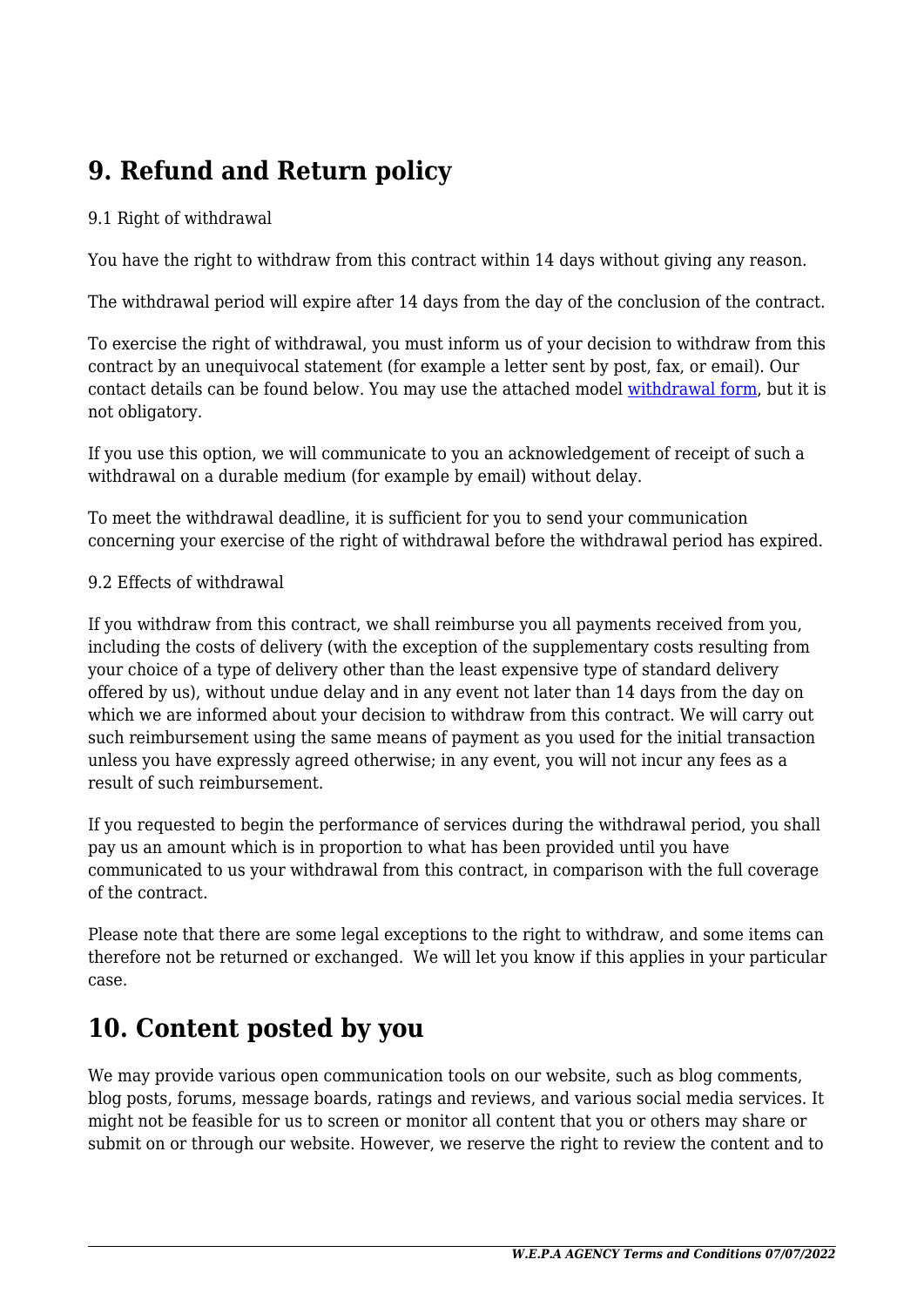monitor all use of and activity on our website, and remove or reject any content in our sole discretion. By posting information or otherwise using any open communication tools as mentioned, you agree that your content will comply with these Terms and Conditions and must not be illegal or unlawful or infringe any person's legal rights.

# **11. Idea submission**

Do not submit any ideas, inventions, works of authorship, or other information that can be considered your own intellectual property that you would like to present to us unless we have first signed an agreement regarding the intellectual property or a non-disclosure agreement. If you disclose it to us absent such written agreement, you grant to us a worldwide, irrevocable, non-exclusive, royalty-free license to use, reproduce, store, adapt, publish, translate and distribute your content in any existing or future media.

## **12. Termination of use**

We may, in our sole discretion, at any time modify or discontinue access to, temporarily or permanently, the website or any Service thereon. You agree that we will not be liable to you or any third party for any such modification, suspension or discontinuance of your access to, or use of, the website or any content that you may have shared on the website. You will not be entitled to any compensation or other payment, even if certain features, settings, and/or any Content you have contributed or have come to rely on, are permanently lost. You must not circumvent or bypass, or attempt to circumvent or bypass, any access restriction measures on our website.

# **13. Warranties and liability**

Nothing in this section will limit or exclude any warranty implied by law that it would be unlawful to limit or to exclude. This website and all content on the website are provided on an "as is" and "as available" basis and may include inaccuracies or typographical errors. We expressly disclaim all warranties of any kind, whether express or implied, as to the availability, accuracy, or completeness of the Content. We make no warranty that:

- this website or our products or services will meet your requirements:
- this website will be available on an uninterrupted, timely, secure, or error-free basis;
- the quality of any product or service purchased or obtained by you through this website will meet your expectations.

Nothing on this website constitutes or is meant to constitute, legal, financial or medical advice of any kind. If you require advice you should consult an appropriate professional.

The following provisions of this section will apply to the maximum extent permitted by applicable law and will not limit or exclude our liability in respect of any matter which it would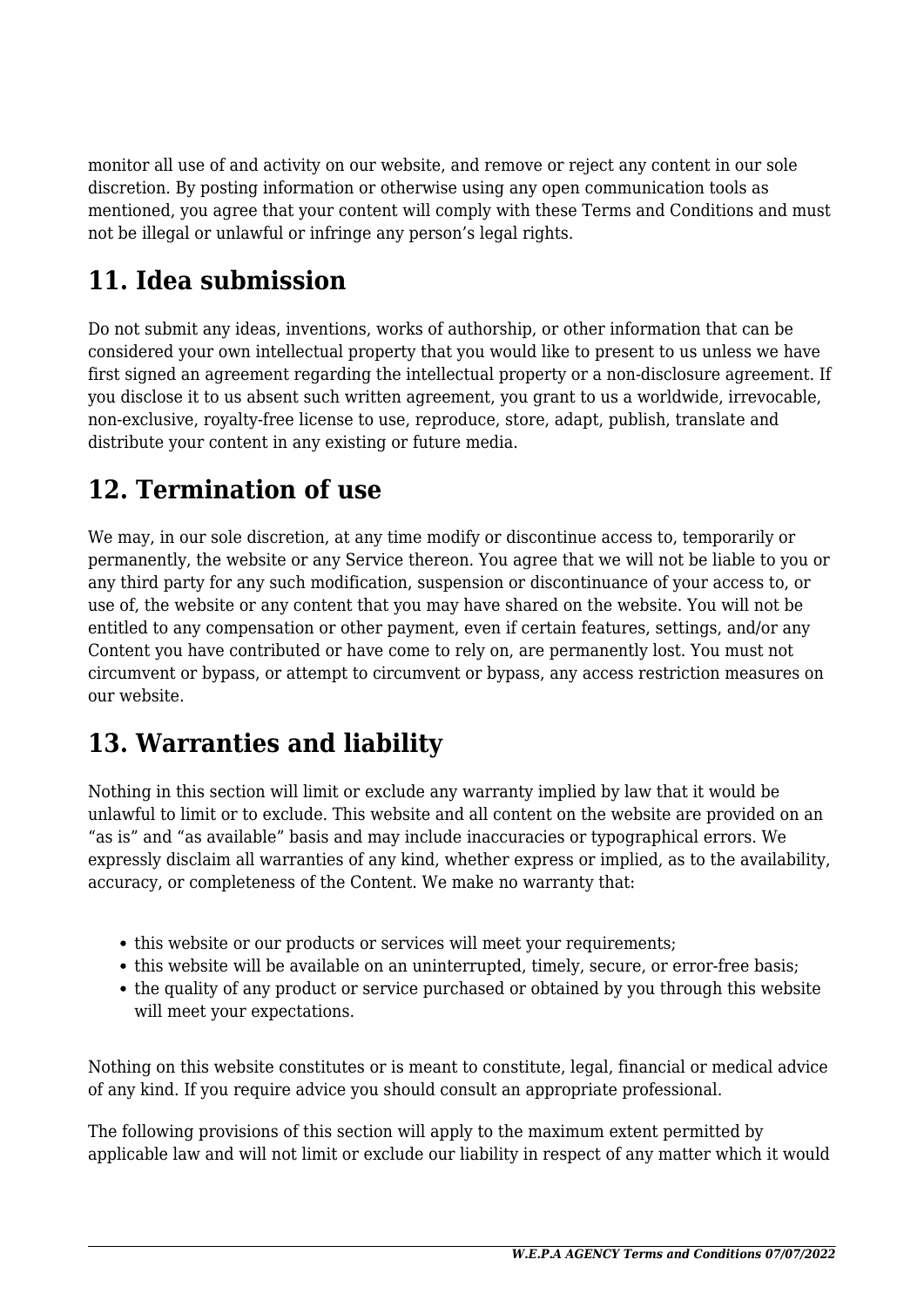be unlawful or illegal for us to limit or to exclude our liability. In no event will we be liable for any direct or indirect damages (including any damages for loss of profits or revenue, loss or corruption of data, software or database, or loss of or harm to property or data) incurred by you or any third party, arising from your access to, or use of, our website.

Except to the extent any additional contract expressly states otherwise, our maximum liability to you for all damages arising out of or related to the website or any products and services marketed or sold through the website, regardless of the form of legal action that imposes liability (whether in contract, equity, negligence, intended conduct, tort or otherwise) will be limited to the total price that you paid to us to purchase such products or services or use the website. Such limit will apply in the aggregate to all of your claims, actions and causes of action of every kind and nature.

# **14. Privacy**

To access our website and/or services, you may be required to provide certain information about yourself as part of the registration process. You agree that any information you provide will always be accurate, correct, and up to date.

We take your personal data seriously and are committed to protecting your privacy. We will not use your email address for unsolicited mail. Any emails sent by us to you will only be in connection with the provision of agreed products or services.

We have developed a policy to address any privacy concerns you may have. For more information, please see our [Privacy Statement](#page--1-0) and our [Cookie Policy](#page--1-0).

# **15. Accessibility**

We are committed to making the content we provide accessible to individuals with disabilities. If you have a disability and are unable to access any portion of our website due to your disability, we ask you to give us a notice including a detailed description of the issue you encountered. If the issue is readily identifiable and resolvable in accordance with industrystandard information technology tools and techniques we will promptly resolve it.

# **16. Export restrictions / Legal compliance**

Access to the website from territories or countries where the Content or purchase of the products or Services sold on the website is illegal is prohibited. You may not use this website in violation of export laws and regulations of Switzerland.

## **17. Assignment**

You may not assign, transfer or sub-contract any of your rights and/or obligations under these Terms and conditions, in whole or in part, to any third party without our prior written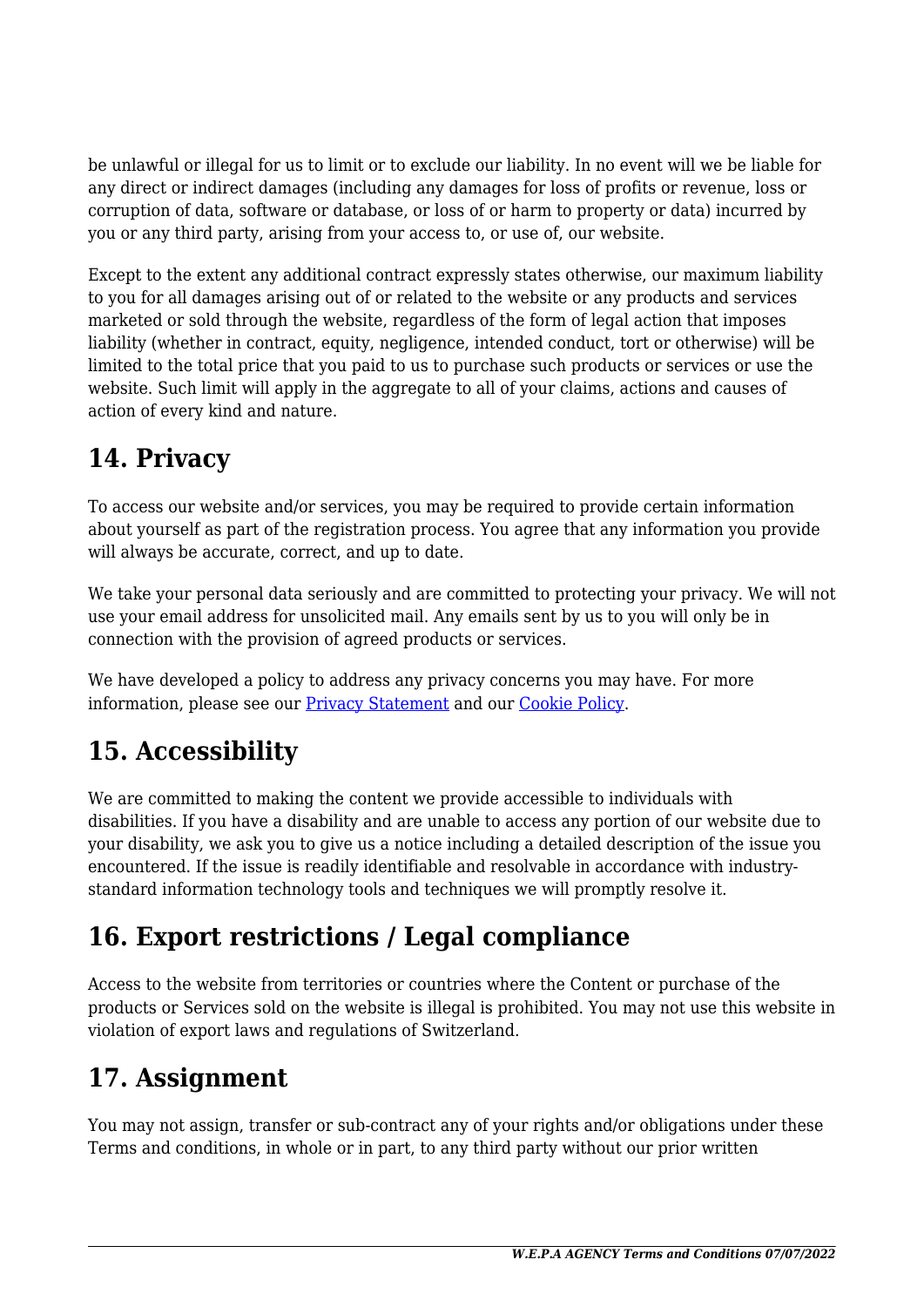consent. Any purported assignment in violation of this Section will be null and void.

## **18. Breaches of these Terms and conditions**

Without prejudice to our other rights under these Terms and Conditions, if you breach these Terms and Conditions in any way, we may take such action as we deem appropriate to deal with the breach, including temporarily or permanently suspending your access to the website, contacting your internet service provider to request that they block your access to the website, and/or commence legal action against you.

## **19. Force majeure**

Except for obligations to pay money hereunder, no delay, failure or omission by either party to carry out or observe any of its obligations hereunder will be deemed to be a breach of these Terms and conditions if and for as long as such delay, failure or omission arises from any cause beyond the reasonable control of that party.

## **20. Indemnification**

You agree to indemnify, defend and hold us harmless, from and against any and all claims, liabilities, damages, losses and expenses, relating to your violation of these Terms and conditions, and applicable laws, including intellectual property rights and privacy rights. You will promptly reimburse us for our damages, losses, costs and expenses relating to or arising out of such claims.

## **21. Waiver**

Failure to enforce any of the provisions set out in these Terms and Conditions and any Agreement, or failure to exercise any option to terminate, shall not be construed as waiver of such provisions and shall not affect the validity of these Terms and Conditions or of any Agreement or any part thereof, or the right thereafter to enforce each and every provision.

## **22. Language**

These Terms and Conditions will be interpreted and construed exclusively in English, French, Hebrew, Russian and Spanish; Castilian. All notices and correspondence will be written exclusively in that language.

## **23. Entire agreement**

These Terms and Conditions, together with our [privacy statement](#page--1-0) and [cookie policy,](#page--1-0) constitute the entire agreement between you and Worldwide Executive Protection Agency in relation to your use of this website.